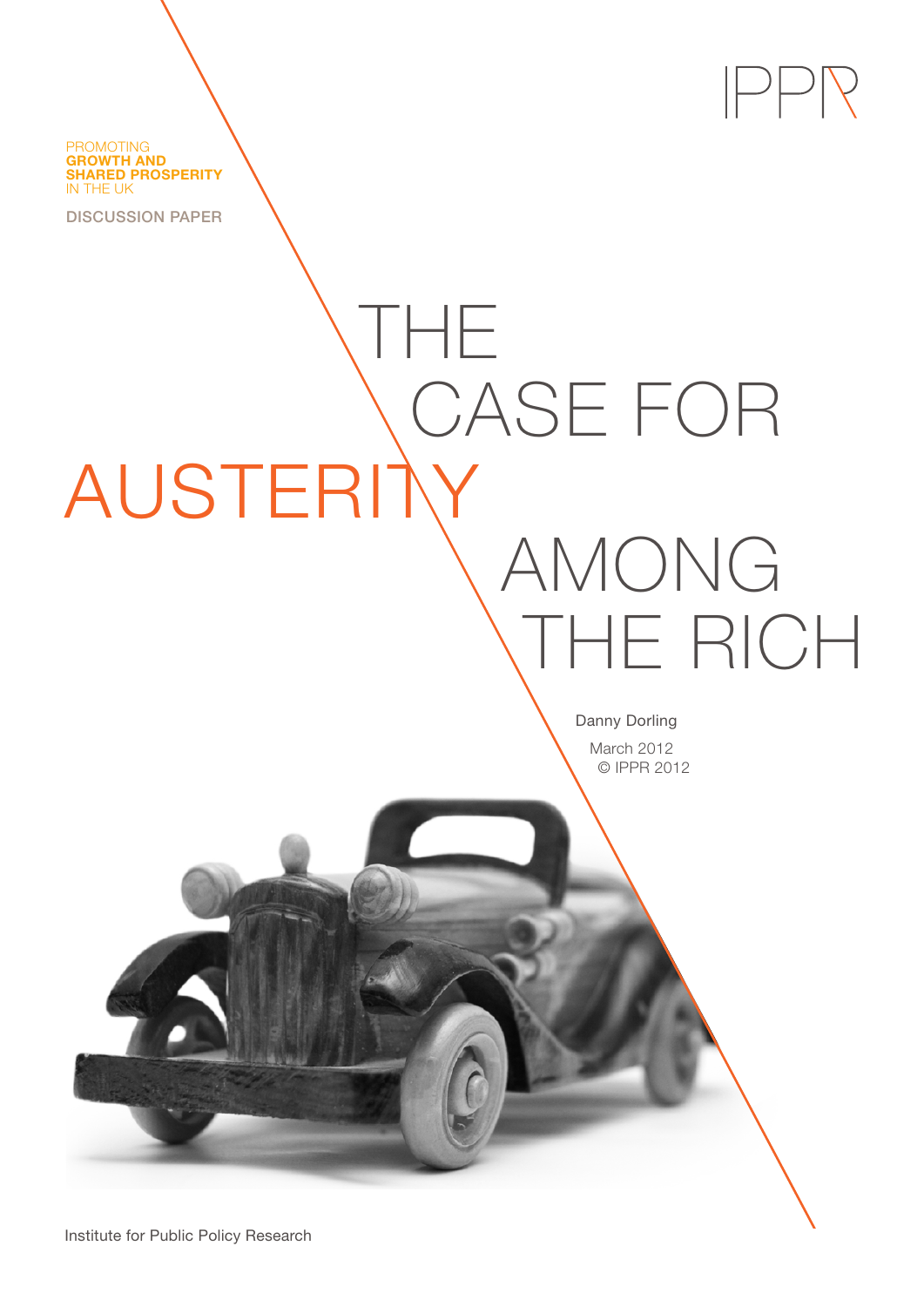# ABOUT THE AUTHOR

Danny Dorling is a professor of human geography at the University of Sheffield. His book *[The no-nonsense guide to equality](http://www.newint.org/books/no-nonsense-guides/equality/)* has just been published by [New Internationalist.](http://www.newint.org/books/no-nonsense-guides/equality/)

### ABOUT IPPR

IPPR, the Institute for Public Policy Research, is the UK's leading progressive thinktank. We produce rigorous research and innovative policy ideas for a fair, democratic and sustainable world.

We are open and independent in how we work, and with offices in London and the North of England, IPPR spans a full range of local and national policy debates. Our international partnerships extend IPPR's influence and reputation across the world.

IPPR 4th Floor 14 Buckingham Street London WC2N 6DF T: +44 (0)20 7470 6100 E: info@ippr.org www.ippr.org Registered charity no. 800065

This paper was first published in March 2012. © 2012 The contents and opinions expressed in this paper are those of the author(s) only.

# BOLD IDEAS for CHANGE

## ABOUT PROMOTING GROWTH AND SHARED PROSPERITY

This major programme of work aims to identify public policies that will promote the economic growth needed to return the UK to full employment and ensure that the benefits of future prosperity are more equally shared.

For more information, see:

http://www.ippr.org/research-projects/44/7144/ promoting-growth-and-shared-prosperity-in-the-uk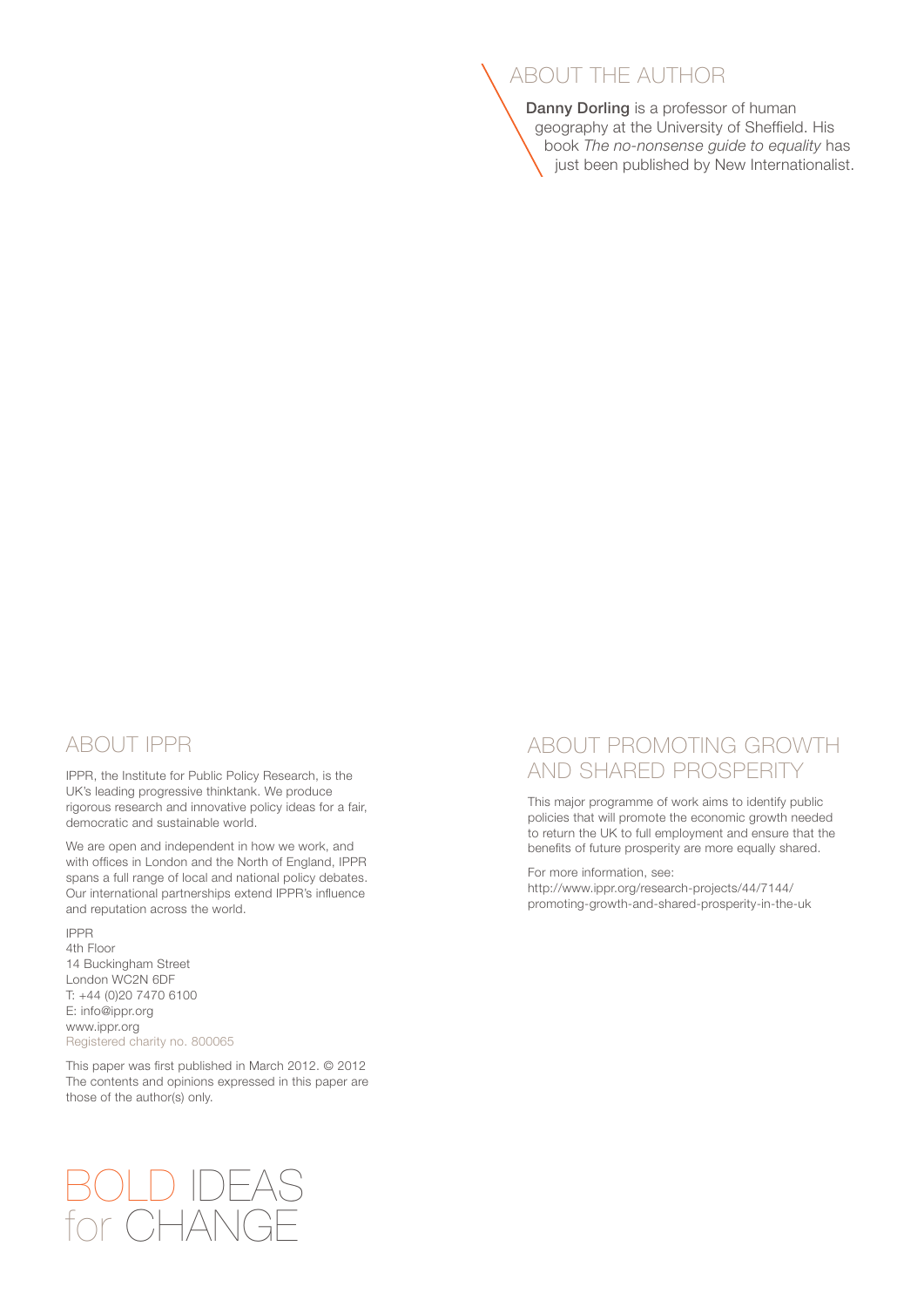Many people, no matter how well-off they are, think they are hard done by, or at least that they are deserving of their income and wealth. Beliefs such as this may have contributed to the cut in the 50p tax rate announced in the budget in March 2012.

In November 2011, the High Pay Commission reported that the pay of the chief executives of the 100 largest companies on the London stock exchange had risen by 49 per cent during the previous year, compared with average increases of less than 3 per cent for their employees. As 2012 began, each chief executive could, on average, expect to receive around £4.2 million, 145 times the average pay of their employees and some 162 times the British average wage.

Because pay distributions are almost always skewed, the majority of these chief executives will have received less than the average of £4.2 million, in some cases much less. If they only compare themselves with those they consider their peers, and don't look down, they may well think they are badly-off and deserving of more. But if they ever did look down, they would see a different picture.

In January 2012, BBC reporter Michael Robertson used the World Top Income database to report how rapidly income inequalities between all households in Britain have been rising. The rise in inequality during the Tony Blair years was rapid. As Blair came to power, the best-off one-thousandth (0.1 per cent) of the population received an income 61 times what the 90 per cent at the bottom received; by 2007 this ratio had risen to 95 times.

|                        | Average<br>income:<br><b>Bottom</b><br>90% | Average<br>income:<br>Top $1\%$ | Multiple:<br>$1\%$ vs<br>90% | Average<br>income:<br>Top $0.5\%$ | Multiple:<br>$0.5%$ vs<br>90% | Average<br>income:<br>Top $0.1\%$ | <b>Multiple:</b><br>$0.1\%$ vs<br>90% |
|------------------------|--------------------------------------------|---------------------------------|------------------------------|-----------------------------------|-------------------------------|-----------------------------------|---------------------------------------|
| 1997                   | £10.567                                    | £187.989                        | 18                           | £271.626                          | 26                            | £646,358                          | 61                                    |
| 2007                   | £12,430                                    | £301.325                        | 24                           | £452.476                          | 36                            | £1.176.947                        | 95                                    |
| Increase:<br>1997-2007 | 18%                                        | 60%                             |                              | 67%                               |                               | 83%                               |                                       |

Source: BBC *The Wealth Gap* (broadcast 17 January 2012), analysis from World Top Income database. Data provided direct to author.

This paper suggests there is some merit in producing estimates of the alternatives to continued income polarisation of the kind revealed in table 1. Would a little more austerity at the top and a little less at the bottom of the income distribution cancel each other out in terms of cost, or even save a huge amount of money? Might it result in greater overall spending on the necessities of life and less spending on luxuries (or spending overseas)? This paper does largely ignore stores of wealth in the UK – these are very high and are a further possibility for alternative austerity and making great national savings. In early March 2012, business secretary Vince Cable raised again the idea of a 'mansion tax' on just a small part of that stored wealth, so this debate is ongoing – but here I concentrate on excessive incomes, not wealth.

The general case against austerity has been well made: the economy moves into a cycle of decline. A sensible government, even a right-wing one, would act to stimulate the economy. However '… if there are also strong ideological pressures towards immediate austerity, then this change of direction may not occur' (Wren-Lewis 2011). And there are such ideological pressures: 'The longer-term goal is to shrink the state, free up the market and set British political economy on a new course' (Taylor-Gooby 2012).

Table 1 Income of UK households, 1997–2007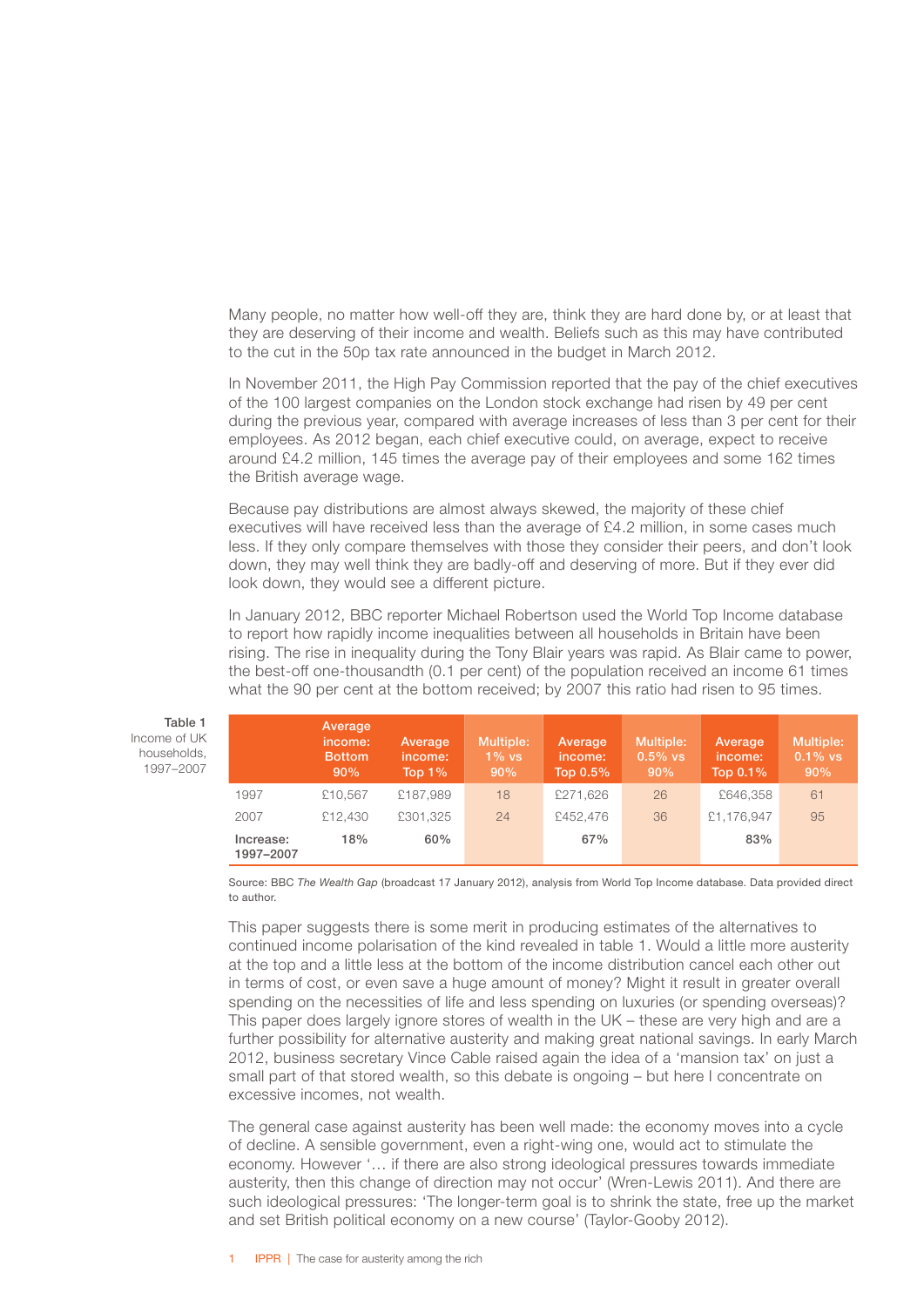Let us suppose that current policy fails, that it becomes clear that the freed-up market is not bringing growth within the current parliament, and so even more money needs to be saved. One possible path to follow is greater austerity for the rich.

Seen from Westminster, this scenario might appear fanciful, but viewed from the Midlands, from the north of England, from Wales, Scotland or Northern Ireland, it is much more palatable. It is also more palatable for people who are not well-off but are living in southeast England. For the majority of the population of the UK who are or will be badly affected by the current austerity programme, and in areas where very few of the top 1 per cent of income earners live. Austerity for the rich could prove popular.

In October 2011, the Institute for Fiscal Studies (IFS) and Joseph Rowntree Foundation (JRF) published a key report (Brewer et al 2011). It is worth reading the summary points again, while remembering, in each case, that this will mostly occur outside of the southeast of England and outside all but the poorest parts of London:

- 1. The number of children in relative poverty is forecast to rise from 2.6 million in 2009/10 to 3.3 million by 2020/21(before housing costs), and that of working-age adults from 5.7 million to 7.5 million by 2020/21.
- 2. Relative child poverty will rise from 20 per cent currently to 24 per cent by 2020/21, the highest rate since 1999/2000 and considerably higher than the 10 per cent target in the Child Poverty Act.
- 3. The proportion of children in absolute poverty is forecast to rise to 23 per cent by 2020/21, compared with the 5 per cent target.
- 4. Absolute poverty will rise considerably in the next few years as earnings growth is forecast to be weak but inflation high.
- 5. Universal Credit should reduce poverty substantially, but the effect of other government changes to personal taxes and state benefits will more than offset this.

Now consider the map of the worst-affected parts of Britain in terms of young people being out of the labour market or education (known as 'NEETs': not in employment, education or training)(see figure 1 over). Note how clear the divide is north and south of the Severn–Wash line. (The capital is denoted as 'medium' because only one dot is shown, masking wide differences in outcomes in different parts of London.) The status quo – 'austerity for the 90 per cent' – hurts people the most outside of the south east.

This map was drawn up using data gathered before deep austerity began. As the dots nearest the Severn–Wash line turn from blue to yellow to orange, the south east of England will be left as an outlier.

If we were to draw the inverse map, showing relative affluence, then the south east and London would lead the way. Barclays Wealth's report of 2011 showed clearly that it was here where most wealth resides, where house prices are highest and still rising (six times the national average number of properties are valued at more than £1 million here), where luxury car dealerships are most commonly located (three times as many as nationally), where day pupils in private schools are concentrated (twice as many as nationally), and where most Michelin-starred restaurants are (four times as many as elsewhere in the UK, with five times as many Michelin stars). Two-and-a-half times the national average number of charities were set up in this single region of England (Barclays 2011: 24). Setting up charities correlates highly, geographically, with buying expensive cars, consuming gourmet meals and purchasing a privileged education. These are all activities that appear to be increasing in concentration and possibly in total value as Britain, overall, economically contracts.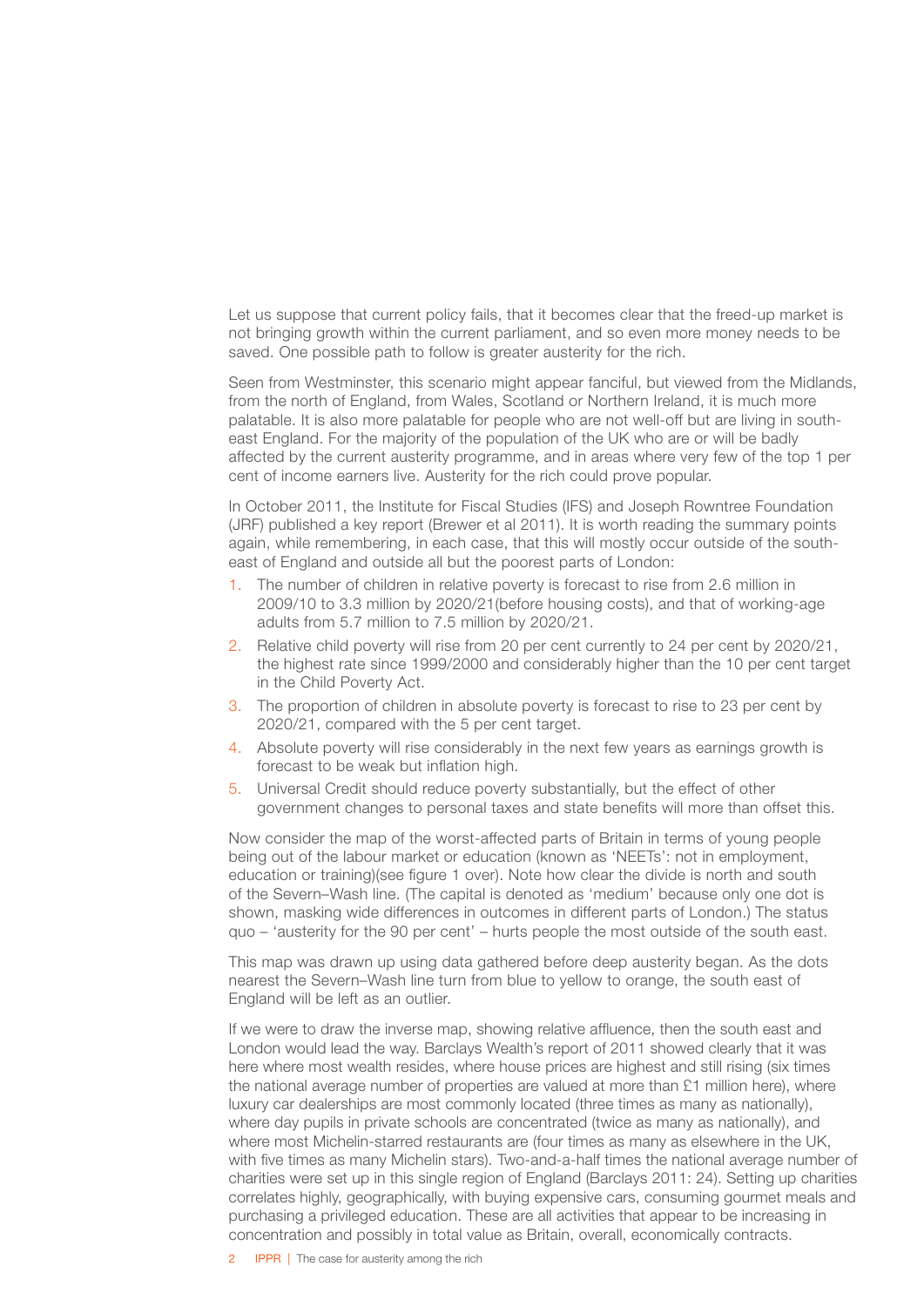



Source: Reproduced from data in Lee and Wright 2011

There will be no easy way out of this conundrum. In a country unlikely to become so rich again quickly, someone will have to pay. It is as if decision-makers in the south east of England read the following words and decided it would not be them or their friends (their social groups) or their neighbourhoods (their geographical groups) that would suffer:

'During the past fourteen months the illusion has been sustained that no matter how badly the world economy slumps, there is always a pain-free way out of it. Once the realisation dawns that there is not, and that the pain will be severe, the question is posed that has not really been posed for twenty years: who should feel it?' Mason 2010: 233

However, across most of the rest of the rich world, attitudes appear to differ. Throughout 2011, numerous press stories were released across western Europe of the affluent being asked to pay more tax (Pidd 2011). It was as if in the mainland of Europe the rich could foresee the dire consequences of not permitting some redistribution, the rising social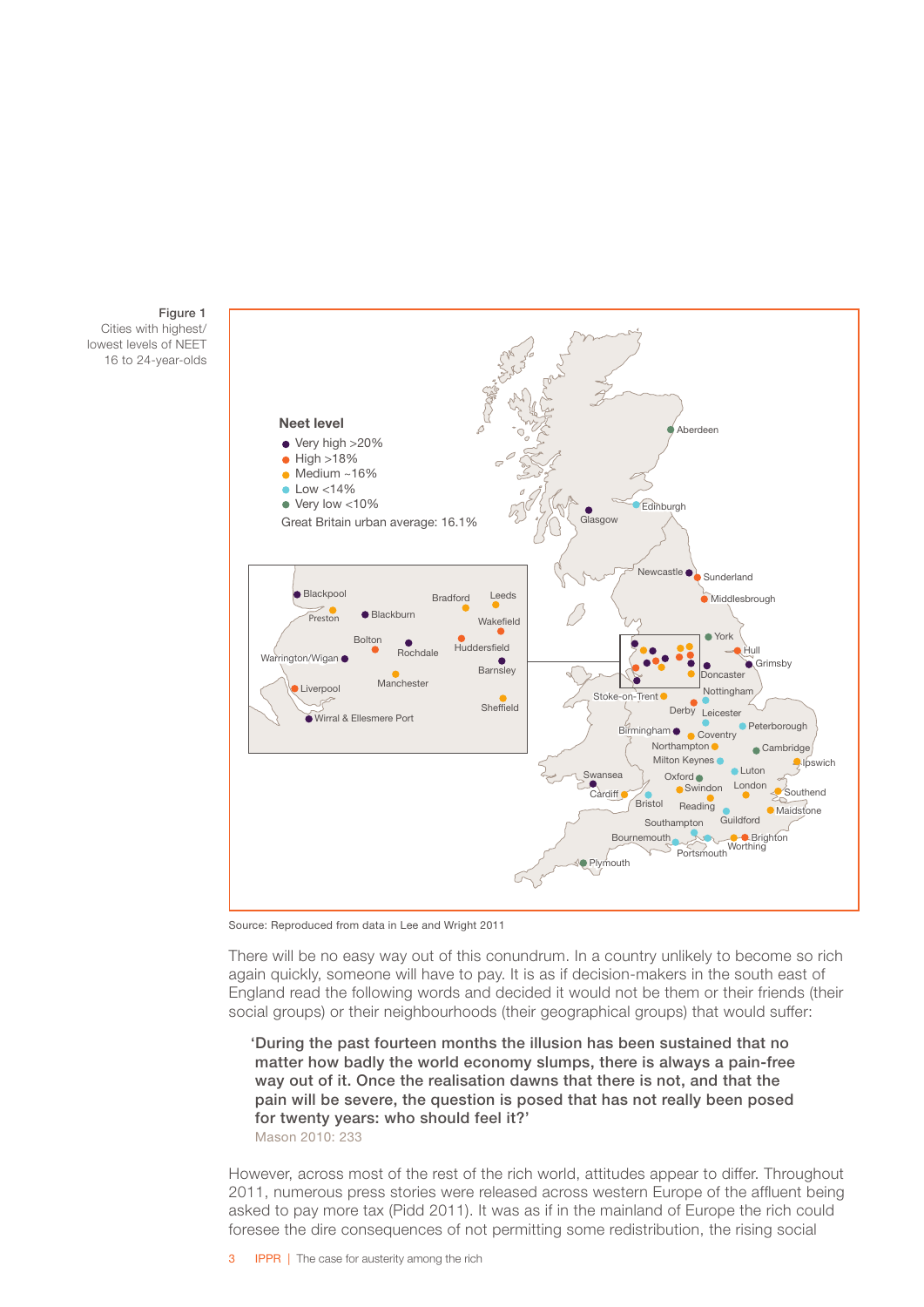unrest and violence of the alternative. Even in the United States new taxes were being proposed:

'Here's how the tax would work. Once a year, the Internal Revenue Service would calculate the Brandeis ratio of the previous year. If the average 1-percenter made more than 36 times the income of the median American household, then the IRS would create a new tax bracket for the highest 1 percent of income and calculate a marginal income tax rate for that bracket sufficient to reduce the after-tax Brandeis ratio to 36.' Ayres and Edlin 2011

The Brandeis ratio – the ratio between the income of the top 1 per cent and the median income – was 36 in 2006. In fact, much greater equality than this is possible.

Before Ayres and Edlin's suggestion was published in the New York Times (in July 2011), the Washington Post ran a story which included the table below. A debate on inequality was taking place within the two major US broadsheet newspapers. The Washington Post suggested that if income differences between US taxpayers were to return, or were aided a little to return, to 1970s' levels, then 90 per cent of all American taxpayers would be better off and the United States would save 22 per cent of its total salary bill, or approximately £1.8 trillion dollars every year. The implicit question was: can Americans move in that direction? Rather than trying to recoup all their economic losses through increased growth, could some of the damage be mitigated by reducing the continuous redistribution of monies towards the rich?

| Income level      |     | Number of<br>people | Average<br>income,<br>2008 | Overall<br>change<br>1970-2008 | Annual<br>income,<br>1970 | <b>Salary</b><br>cost,<br>2008 (Str) | <b>Salary</b><br>cost,<br>1970 (\$tr) |
|-------------------|-----|---------------------|----------------------------|--------------------------------|---------------------------|--------------------------------------|---------------------------------------|
| Top 0.1%          |     | 152,000             | \$5.6 million              | 385%                           | \$1.15m                   | 0.9                                  | 0.2                                   |
| Top $0.1 - 0.5\%$ |     | 610,000             | \$878,139                  | 141%                           | \$364,000                 | 0.5                                  | 0.2                                   |
| Top 0.5-1%        |     | 762,000             | \$443,102                  | 90%                            | \$233,000                 | 0.3                                  | 0.2                                   |
| Top $1-5%$        |     | 6.0m                | \$211,476                  | 59%                            | \$133,000                 | 1.3                                  | 0.8                                   |
| Top 5-10%         |     | 7.6m                | \$127,184                  | 38%                            | \$92,000                  | 1.0                                  | 0.7                                   |
| Bottom 90%        |     | 137.2m              | \$31,244                   | $-1%$                          | \$31,560                  | 4.3                                  | 4.3                                   |
| Potential saving  | 22% |                     |                            |                                |                           | 8.2                                  | 6.4                                   |

Source: *Washington Post*, July 2011:<http://www.washingtonpost.com/wp-srv/special/business/income-inequality/> Note: Salary costs (1970 and 2008) derived by author; adjusted for 2008 dollars.

All I have done to the table above is to add the last two columns by simply multiplying up the salary bills by numbers of taxpayers. This results in the \$8.2 trillion total salary bill. This kind of calculation cannot be rare, but I haven't been able to find it done more generally.

In the US, it is assumed that a large newspaper readership can understand tables such as that shown above. But as yet, there is no similar debate in Britain. The Labour party, perhaps afraid of the label of 'envy-mongering' has said little about the money that could be saved through a bit of austerity among the rich, austerity which would affect only one-tenth of the population at most, and primarily only 1 per cent of all voters. In the US, \$1.1 trillion of that surplus \$1.8 trillion in total income is taken by the best-off 1 per cent, that is, by people who would remain incredibly wealth without some of it, or even incredibly wealthy without any of it (with \$0.6 trillion to share between them).

Table 2 Income changes, US, 1970–2008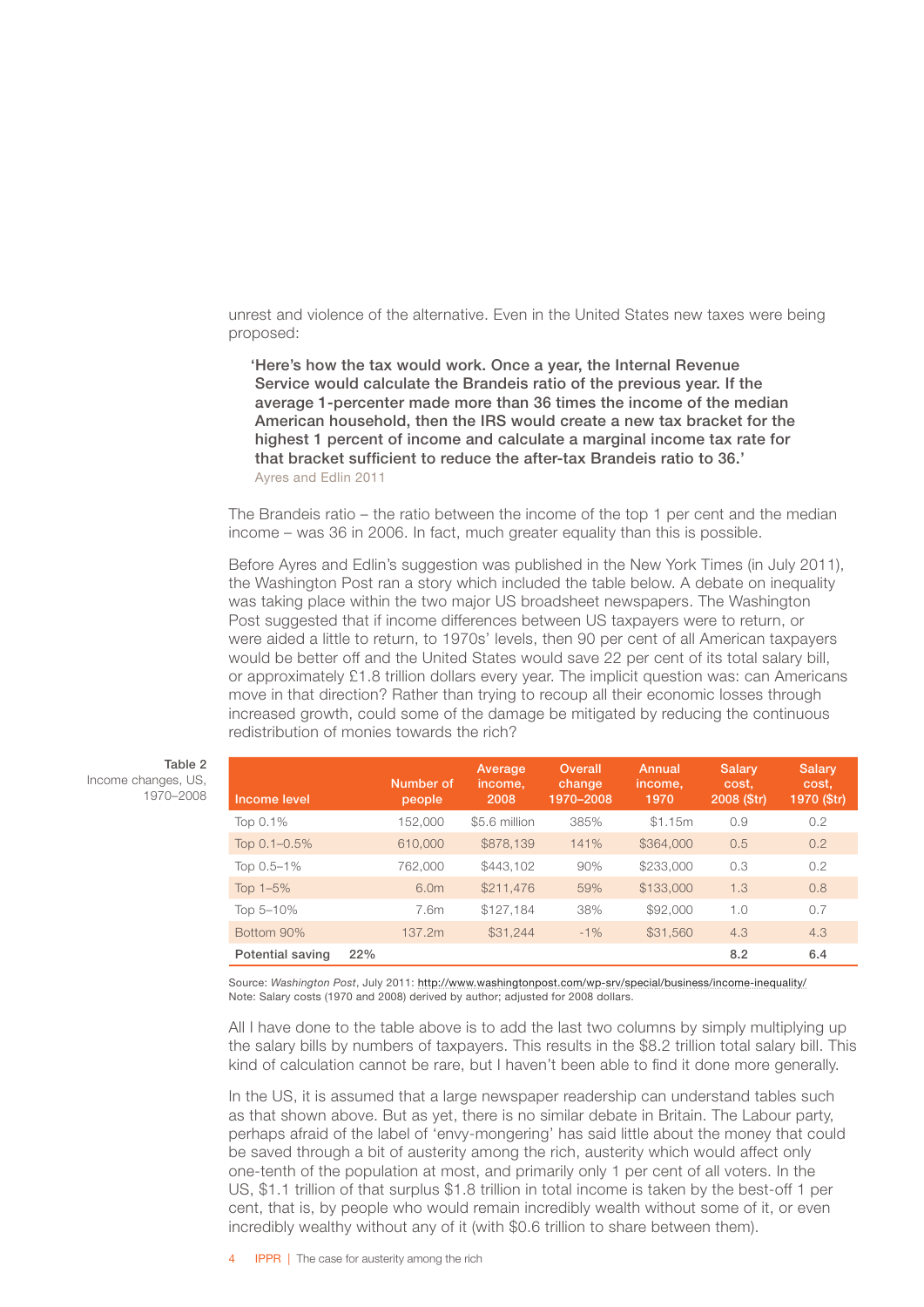Should people be told of the savings that could be made if inequalities were reduced, even while 90 per cent become slightly better off? Would they simply retort 'how do you achieve it?' or would they find it useful to know? In the US, knowing just how much of all additional wealth was appropriated by those at the top could have aided the election of a Democrat president in 2008 and might yet be crucial to the likelihood of his reelection in 2012. Without these facts and figures, Barack Obama's proposed policies to increase public spending in the US to levels greater than in the UK by 2015, possibly for the firsttime ever, would be difficult to sell to the public. The effect of these proposals is shown in the chart below.



Public expenditure, selected countries, 2010 (% of GDP)





In contrast to the US, there is widespread misunderstanding in the UK of just how low public expenditure was under the New Labour government. Or that the IMF forecast for 2015 puts the UK's forecast public spending lowest among the 16 EU nations and the US (as figure 2 shows). Over the period 2002–2007, only Spain, Ireland and the US spent a lower proportion of their national income on public goods than the UK. The countries which were spending more (and taxing more) tend to have weathered the storm a little better by comparison with some low public spenders, like the UK.

How much money could be saved by austerity among the UK's rich? What if 90 per cent of taxpayers were somehow to become better-off but income differentials were also to return to 1970s levels? Table 3 (over) shows that the country would save 27 per cent of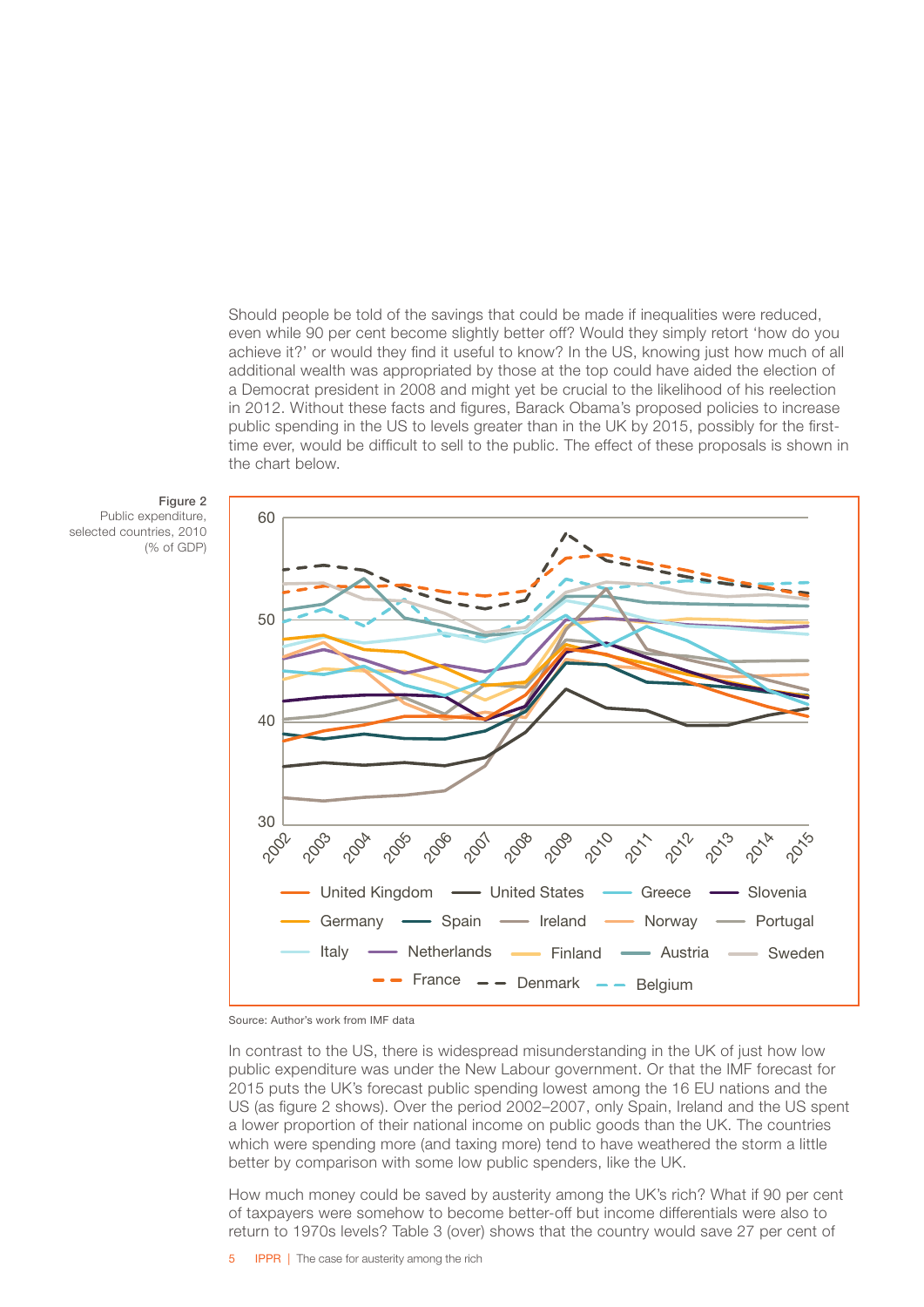its total salary bill, or approximately £194 billion every year. These numbers are calculated using an earlier table drawn up by Mike Brewer and his colleagues at the IFS.

#### Table 3 Income changes, UK,

1970–2005

| Income level        |     | <b>Number</b><br>of<br>people | Average<br>income.<br>2005 | Overall<br>change<br>$1970 -$<br>2005 | Income<br>share.<br>2005 | Annual<br>income.<br>1970 | Income<br>share,<br>1970 | Salary<br>cost,<br>2005<br>(Ebn) | Salary<br>cost,<br>1970<br>(Ebn) |
|---------------------|-----|-------------------------------|----------------------------|---------------------------------------|--------------------------|---------------------------|--------------------------|----------------------------------|----------------------------------|
| Top 0.1%            |     | 47,000                        | £780.043                   | 694%                                  | 5.0%                     | £98,193                   | 1.2%                     | 37                               | 5                                |
| Top $0.1 - 1\%$     |     | 420,000                       | £155,832                   | 181%                                  | $9.0\%$                  | £55,535                   | 5.9%                     | 66                               | 23                               |
| Top 1-10%           |     | 4.2m                          | £49.960                    | 143%                                  | 28.8%                    | £20,525                   | 21.8%                    | 211                              | 87                               |
| Bottom 90%          |     | 24.8m                         | £16,837                    | 48%                                   | 57.2%                    | £11,400                   | 71.2%                    | 418                              | 422                              |
| Potential<br>saving | 27% |                               |                            |                                       |                          |                           |                          | 731                              | 537                              |

Source: Based on figures given in Brewer M et al (2008) *Racing Away? Income inequality and the evolution of high incomes*, London: Institute for Fiscal Studies

Note: Salary costs (1970 and 2005) derived by author; adjusted to be equivalent, in 1970, to 2005 pounds. (The 1970 salary cost assumes a 1 per cent increase in income for the bottom 90 per cent.)

Almost £200 billion a year would be saved in a return to 1970 inequality levels, even with 90 per cent of people being made 1 per cent better off in real terms than they currently are. Even a 2 per cent move in that direction would save £4 billion a year. The last time such a saving occurred it took over 50 years to play through, from roughly 1920 to 1970, at a rate of around 2 per cent a year. So this is not a pipedream: it is what occurred the last time the UK became so unequal. It happened through a variety of mechanisms, but above all else through restraint at the top, for fear of what a lack of restraint would result in.

In a country where the income and wealth gaps have become greater than at any point in living memory, and which are greater than in almost all other similar wealthy countries, you should expect very high and rising levels of crime, social disorder, dysfunction, rising polarisation, fear and anxiety. Econometric analysis of a century of international data has shown that riots occur when public spending is cut (Ponticelli and Voth 2011). General disdain for the rich rises similarly (Priestly 1944).

During and after the second world war, the tax take was increased, accelerating the rise in equality in the UK but, as the dark line in figure 3 (over) shows, most of that increased equality occurred before tax. The most rapid curtailment in top salaries and other incomes occurred under the Conservative government of 1951–55. What was seen as decent had changed.

The trends shown in figure 3 are not economic trends but political ones. In 1918, when inequalities were last as high as they are now, the fears of the British elite were strongly coloured by the 1917 revolution in Russia. For a few years in the early 1920s the downwards trend faltered, but then its course was reset by the likes of Keynes in the 1930s, Priestly in the 1940s and even the Tories of the 1950s: 'Keynes's friend Oswald Falk once told him that, for all the veneer of theory, all he had really done was codify "the moral feeling of an age…"' (Mason 2010: 226).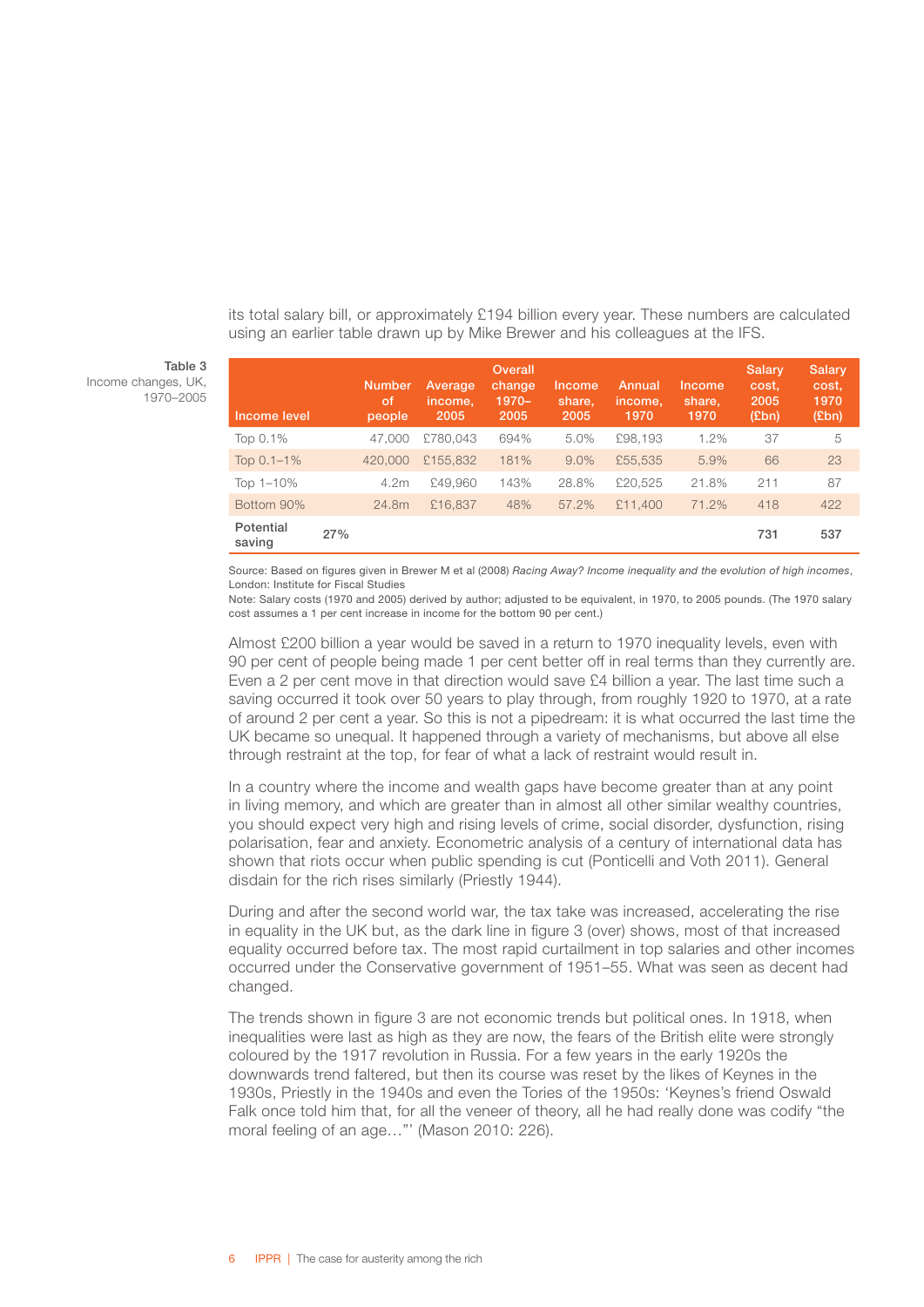



#### Source: Dorling 2011: 292

Today, a renewed rise in decency would produce losers as well as winners. Consumption of the goods listed in the Barclays Wealth report would fall: luxury cars (especially beyond the first or second luxury car per household), meals in Michelin restaurants (especially on weekdays), and the most expensive of educations (especially boarding). This would have very concentrated geographical impacts. For example, there are 11 private secondary schools in the Royal Borough of Kensington and Chelsea – seven more than the number of state secondary schools to be found there (Durston 2011).

| Table 4<br>Average self-employed                         | Rank           | Income<br>(E) | <b>Local Authority</b><br><b>District</b> | Rank   | <b>Income</b><br>(E) | <b>Local Authority</b><br><b>District</b> | Rank   | (E)    | Income Local Authority<br><b>District</b> |
|----------------------------------------------------------|----------------|---------------|-------------------------------------------|--------|----------------------|-------------------------------------------|--------|--------|-------------------------------------------|
| income as declared to<br>HM Revenue & Customs,           | Highest        |               |                                           | Middle |                      |                                           | Lowest |        |                                           |
| 2007/08                                                  | 1.             | 205,000       | Kensington & Chel.                        | 201    | 18,200               | Stafford                                  | 388    | 13,200 | Sandwell                                  |
|                                                          | $\overline{2}$ | 125,000       | City of London                            | 202    | 18,200               | Fife                                      | 389    |        | 13.200 W. Dunbartonshire                  |
|                                                          | 3              |               | 103.000 Westminster                       | 203    | 18,000               | Brent                                     | 390    |        | 13,200 Orkney Islands                     |
|                                                          | $\overline{4}$ | 89,200        | Camden                                    | 204    | 18,000               | Broadland                                 | 391    |        | 13,100 Newport                            |
|                                                          | 5              |               | 54,100 Wandsworth                         | 205    |                      | 18,000 Strat.-upon-Avon                   | 392    | 13.100 | <b>Blyth Valley</b>                       |
|                                                          | 6              | 53,200        | Elmbridge                                 | 206    | 18,000               | Falkirk                                   | 393    | 13,000 | Allerdale                                 |
|                                                          | 7              | 49,400        | St Albans                                 | 207    | 17,900               | North Somerset                            | 394    |        | 12,900 Newham                             |
|                                                          | 8              | 49.100        | Rich. upon Thames                         | 208    |                      | 17,900 Wear Valley                        | 395    |        | 12,800 Ceredigion                         |
|                                                          | 9              | 48,400        | Waverley                                  | 209    | 17,900               | Gedling                                   | 396    | 12,800 | Torfaen                                   |
|                                                          | 10             | 45,700        | Islington                                 | 210    | 17,900               | East Ayrshire                             | 397    | 12,800 | Caradon                                   |
|                                                          | 11             |               | 43,200 Merton                             | 211    | 17,800               | Wirral                                    | 398    |        | 12.800 Chester-le-Street                  |
|                                                          | 12             | 40.100        | Guildford                                 | 212    | 17,800               | Calderdale                                | 399    | 12,700 | Redditch                                  |
|                                                          | 13             | 39,800        | Hertsmere                                 | 213    | 17,700               | Tameside                                  | 400    | 12,600 | Kingston upon Hull                        |
|                                                          | 14             | 37,800        | Chiltern                                  | 214    | 17.700               | East Lindsey                              | 401    | 12,300 | Blackpool                                 |
|                                                          | 15             | 37.700        | H'smith & Fulham                          | 215    | 17,700               | Lincoln                                   | 402    | 12,200 | Teesdale                                  |
|                                                          | 16             | 37,000        | Edinburgh                                 | 216    |                      | 17,600 Doncaster                          | 403    | 12,100 | <b>Blaenau Gwent</b>                      |
| Source: Dorling and                                      | 17             | 36,900        | Windsor & M'head                          | 217    | 17,600               | York                                      | 404    | 11,900 | Eden                                      |
| Thomas 2011<br>Note: Table shows declared                | 18             | 36,800        | East Renfrewshire                         | 218    | 17,600               | Oadby & Wigston                           | 405    | 11,800 | Hartlepool                                |
| income: actual income may                                | 19             |               | 36,300 Sevenoaks                          | 219    |                      | 17,600 Alnwick                            | 406    |        | 11,300 Barrow-in-Furness                  |
| in some cases by higher,<br>and is unlikely to be lower. | 20             | 35,800 Barnet |                                           | 220    |                      | 17.500 Herefordshire                      | 407    |        | 11,100 Copeland                           |

**7** IPPR | The case for austerity among the rich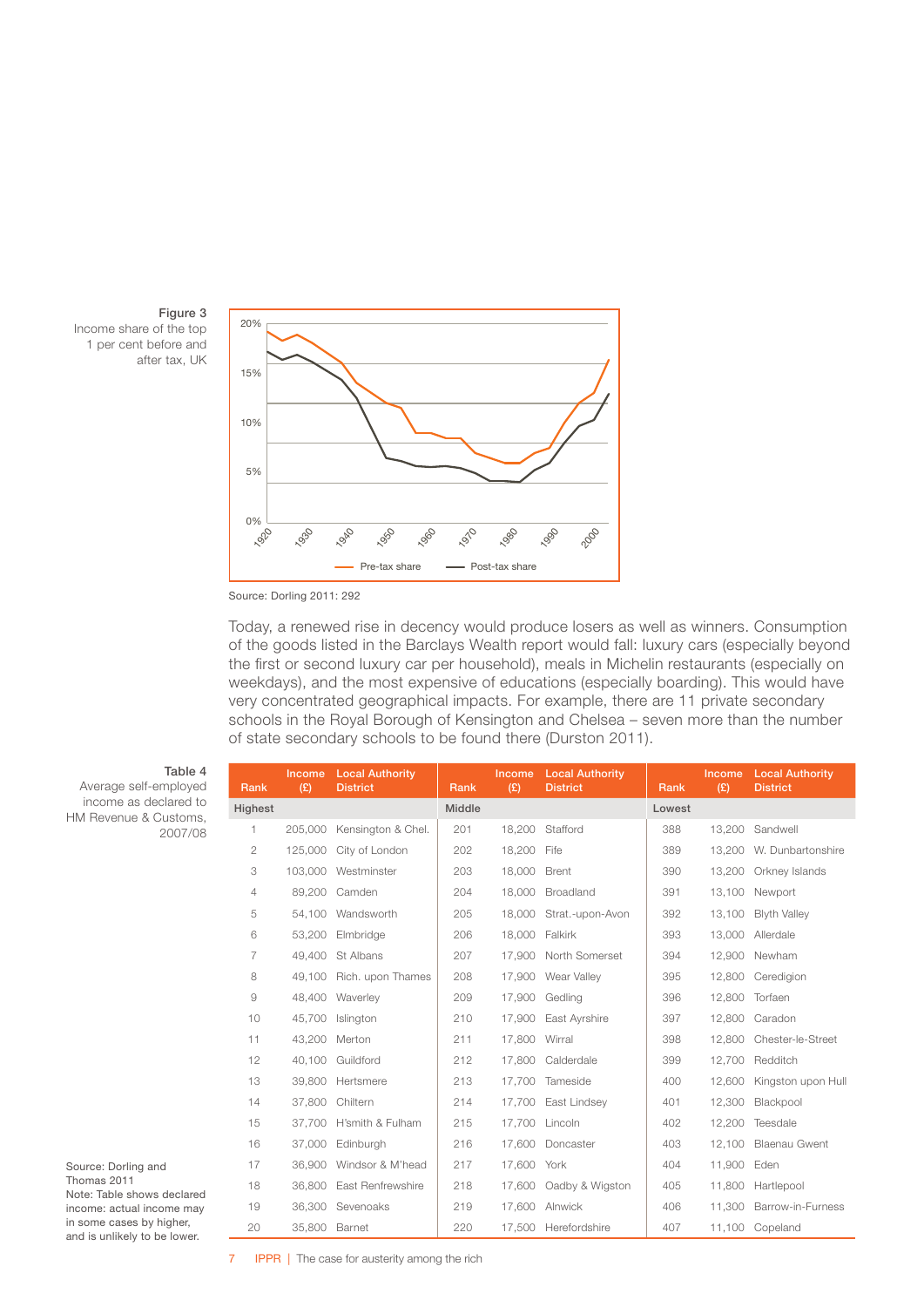11,100 - 14,999 15,000- 19,999 20,000- 29,999 30,000- 39,999 40,000- 89,200 103,000- 205,000 Mean self-employed income 2007/08 (£)

Figure 4 shows those areas which are likely to be most and least affected based on where salaries of the self-employed were highest and lowest in recent years.

Decency becomes popular when indecency is seen to have briefly triumphed. The deputy prime minister promoted employee ownership in the same week in January 2012 that the ITEM Club (the Independent Treasury Economic Model) warned that the double dip recession had begun. At the same time, opposition members of parliament started talking about inequalities as being the biggest issue they faced, not just nationally but also locally. MP Hilary Benn, whose Leeds Central constituency has child poverty levels of 40 per cent,

Figure 4

Mean self-employed income, 2007/08 (£)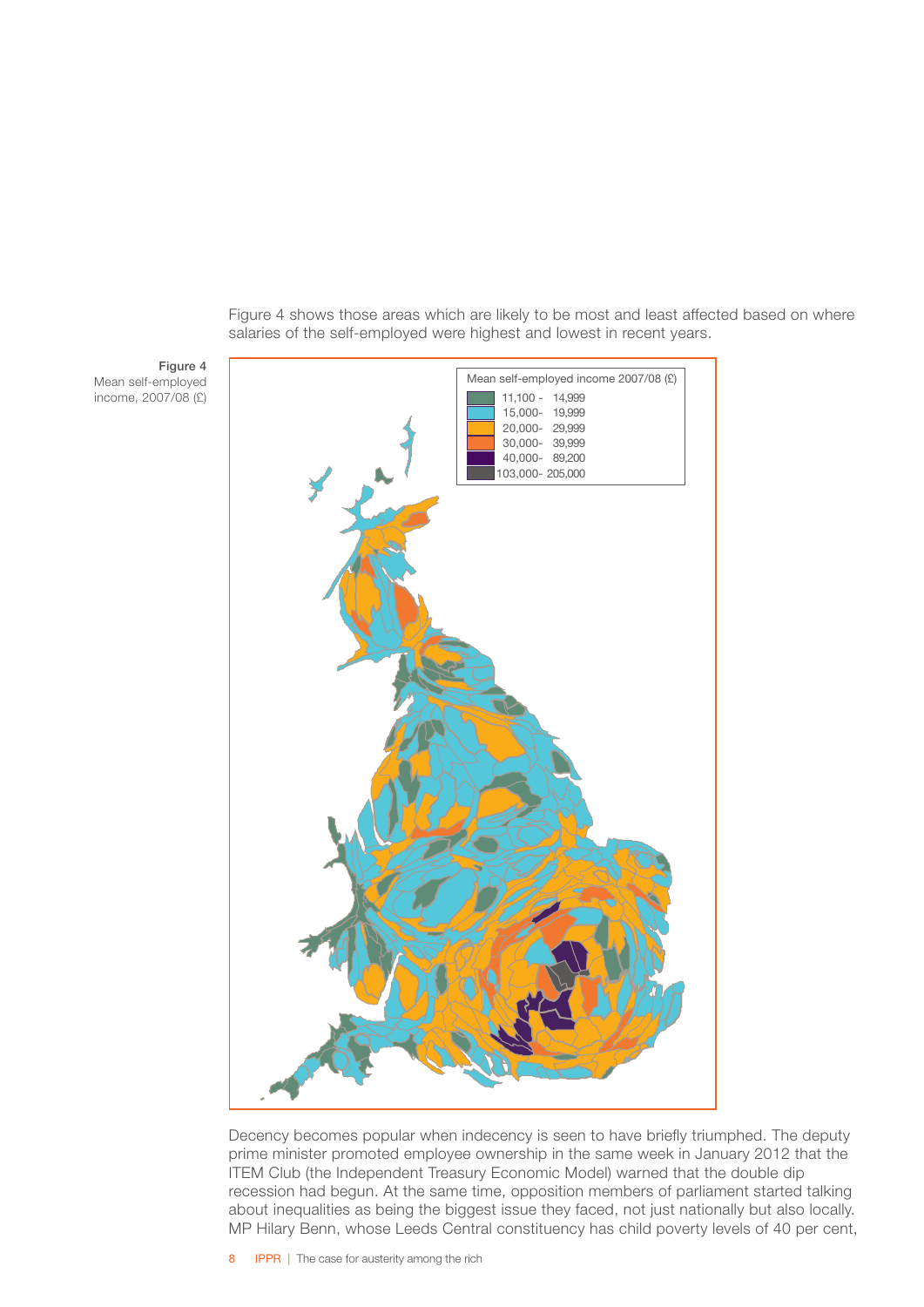said: 'The single biggest issue we face in the city is about how we overcome the gap between those with wealth and opportunity and those without' (Casey 2012).

How many people know that 90 per cent of taxpayers in Britain could be better-off and the country could save almost £200 billion a year in pay and people would have differentials between their income levels which were no greater than those enjoyed in 1970? Ministers might talk of how many people they have taken out of paying income tax altogether – but they will not mention how they have increased taxation overall, especially through increasing VAT and reducing tax credits. When their economic arguments fail, they rely on hate to maintain their credibility. Hate 'benefit-scroungers', hate 'immigrants', hate the last government said to have 'overspent' your money. Overall they are saying 'be mean'. The following is an extract from an unpublished letter to the Guardian by one S Kraemer:

'It is easier to be mean in a society that has lost its heart. [A previous correspondent] fails to mention the poisonous effects on social bonds of inequality, higher now in Britain than it has been since before the second world war. Why does it matter? If you picture the degree of inequality as a slope on which we all live, it rapidly becomes clear how impossible it is for people at the bottom to move upwards, but also how anxious those further up are about slipping down. Nobody feels secure enough to be generous to others at any distance from themselves.'

In 1918, our forebears began to become a little less mean, partly through the fear generated by distant events, by revolution and uprisings the year before, by some turmoil at home, by beginning to see a little more clearly. In 2012, how will their greatgrandchildren respond? What is really in their best interests?

This paper ends with a graphic which makes clear the contemporary international inequality comparisons. When that graph is next updated, will the UK overtake Portugal on the back of further growth in inequality, or will we better our nearest rival Israel – will we have become just a little more equal?

Before there is any hope of progress the myth that reducing tax rates for the richest increases the amount of tax they pay has to be more widely dismissed. Figure 3 above shows how, from the early 1980s, income inequalities rose as the richest 1 per cent took more and more pay for themselves . As they took more pay for themselves their share of direct taxation also increased so that it is now well over 25 per cent of all income tax. That share did not rise because the top tax rates were reduced to 40 per cent in 1988 by Nigel Lawson.

Had Lawson not reduced top taxes in 1988 the rich might have been less encouraged to become so greedy. In a more equal, more normal UK the tax take would be far more evenly spread because salaries and wages would be more similar. If pay were a little more evenly spread then far more people would know they were contributing to the common good, rather than being told they were to be taken out of paying income tax altogether because they were so poor.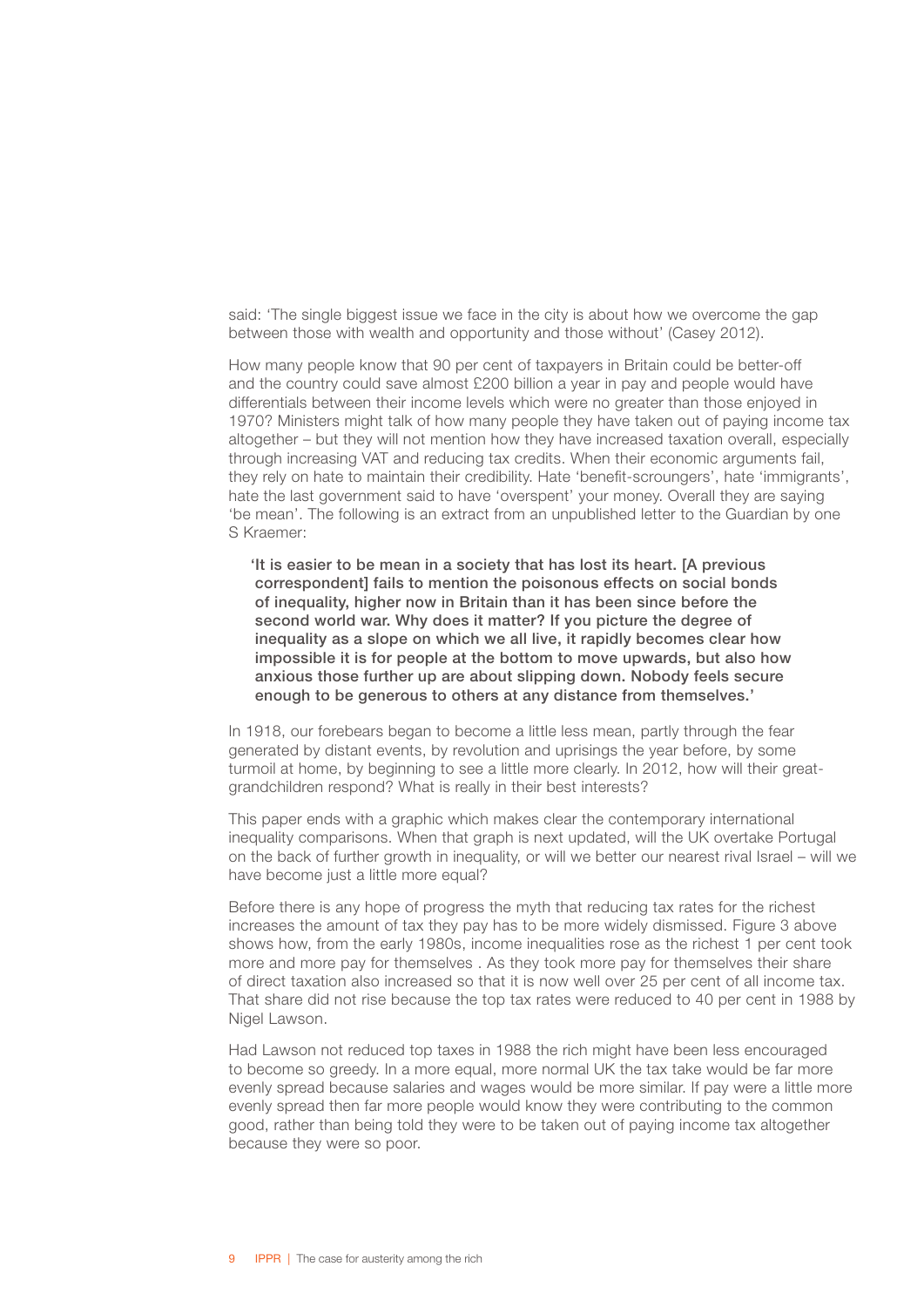| Singapore          | 17.7                                              |
|--------------------|---------------------------------------------------|
| <b>US</b>          | Φ<br>15.9                                         |
| Portugal           | 15.0<br>m                                         |
| <b>UK</b>          | 13.8<br>Ť<br>$\blacksquare$<br>T                  |
| Israel             | œ<br>13.4<br>¢<br>m                               |
| Australia          | ò<br>12.5                                         |
| New Zealand        | Ť<br>12.5                                         |
| Italy              | 11.6<br>M                                         |
| Spain              | Ť<br>Φ<br>O<br>O<br>Φ                             |
|                    | Ť<br>10.3<br>Ť<br>ò<br>ò<br>Ť<br>O<br>n<br>œ      |
| Greece<br>Canada   | 10.2<br>Ť<br>Φ<br>Œ<br>M                          |
|                    | 9.4<br>O                                          |
| Ireland            | Q<br>9.4                                          |
| <b>Netherlands</b> | $\blacksquare$<br>n<br>9.2                        |
| France             | Φ<br>O<br>O<br>9.1                                |
| Switzerland        | Ŵ<br>œ<br>Φ<br>m<br>O<br>m<br>Ω<br>9.0            |
| Belgium            | Ŵ<br>m<br>m<br>m<br>m<br>m<br>⋒<br>8.2<br>m       |
| Denmark            | Ф<br>$\blacksquare$<br>$\blacksquare$<br>8.1<br>m |
| S Korea            | Φ<br>m<br>m<br>7.8                                |
| Slovenia           | Φ<br>m<br>O<br>m<br>7.3                           |
| Austria            | Ŵ<br>m<br>6.9                                     |
| Germany            | ò<br>6.9                                          |
| Sweden             | Ф<br>O<br>6.2                                     |
| Norway             | $\blacksquare$<br>O<br>Φ<br>6.1                   |
| Finland            | O<br>5.6                                          |
| Japan              | Ω<br>4.5                                          |

Figure 5

Income/consumption ratio: top 10 per cent vs bottom 10 per cent

> Note: In some cases estimates of income based on levels of consumption are used in creating this UN data, although that is unusual in the case of affluent countries. This remains the most up-to-date set of estimates on decile income inequality and those I would consider most reliable as a source for the ranking of affluent nations. They are also far easier to understand as a set of statistics in comparison to Gini coefficients and other more obscure measures. See Dorling 2012, chapter 44 for more details and sources.